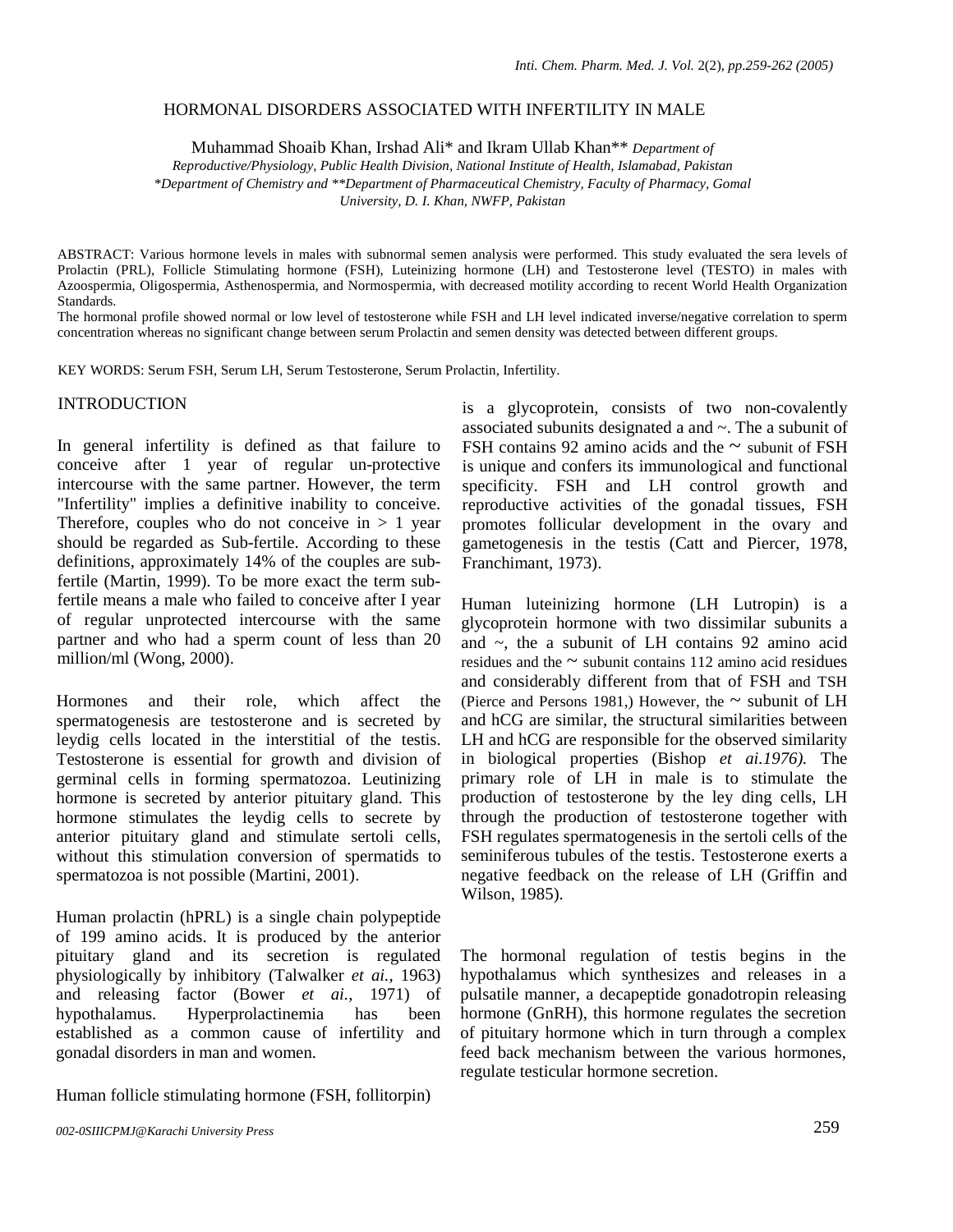| No. of          | Condition      | <b>FSH</b>      | LH                 | <b>Prolactin</b> | <b>Testosterone</b> |
|-----------------|----------------|-----------------|--------------------|------------------|---------------------|
| <b>Patients</b> |                | $m$ lU/ml       | mlll/ml            | mmol/ml          | nmol/ml             |
| 50              | Azoospennic    | $22.9:1:6.3**$  | $12.2:1:5.4**$     | 254:!:20 NS      | $8.85:1:2.2$ NS     |
| 50              | Oligospermic   | $16.6 + 2.8$ ** | $10.6:1:0.8**$     | $242:1:25$ NS    | $8.3:1:2.7$ NS      |
| 50              | Asthenospermic | $3.19:1:0.9$ NS | $4.2:1:0.9$ NS     | 239:1:19 NS      | $11.05:1:3.0$ NS    |
| 50              | Normospermic   | $5.5$ :!:1.0 NS | $5.6$ : $1:0.5$ NS | 258:1:34 NS      | 22.5:1:3.5NS        |

Table Mean (:!: SEM) hormonal level of Azoospermic, Oligospermic, Astbenospermic and Normospermic Patients.

NS= Non-Significant (P>0.05), \*Significant (P<O.05), \*\*= Highly significant (P<O.Ol) Number patients for each observation  $=$  50.

Two pituitary gonadotropic hormones are present in male Luteinizing hormone (LH) and follical stimulating hormone (FSH). LH stimulates the leyding cells to convert cholesterol to testosterone. FSH induces the sertoli cells to form androgen-binding protein, which may assist testosterone movement toward the seminifreous tubular leu men and the epididymius. FSH also induces the sertoli cells to convert testosterone to 5-dihydrotrstosterone-17~estradiol. The 5a-DHTT is more active than testosterone. Testosterone is responsible for the maintenance of spermatogenesis, where as FSH is needed to initiate spermatogenesis at the onset of puberty.

Hormonal integration of the hypothalamic pituitarytesticular axis is a basic requirement for normal spermatogenesis and any hormonal imbalance may result in the partial or complete compromise of fertility potential.

# **MA TERIALS** AND **METHODS**

*Subjects:* A total of 200 subjects were included in the study. Subjects were categorized as normospermic, azoospermic, oligospermic and asthenospermic on the basis of their spermiogram.

*Methods:* Semen analysis is usually performed as part of the comprehensive investigation of an infertile couple, routine semen analysis was used to categorize the infertility as oligospermia, Azooseprmia etc.

Macroscopic and microscopic analysis was used. Macroscopic analysis includes determination of semen appearance, coagulation and liquefaction time, colour, odor, viscosity and volume. The microscopic analysis

consists of determination of the presence of non-sperm cellular elements, sperm agglutination, sperm concentration, sperm motility and sperm morphology which are the standard parameters of routinely used to indicate the potential fertility "status of specimen".

Several ejaculates from the same subject used to be analyzed to obtained objective data, optimatory ejaculated should be analyzed every 2 to 3 weeks until four ejaculates have been studies to better assess the clinical diagnosis. Standard method for collection of semen was used. Semen was analyzed with in 30mm to 1 hour.

All the studies were conducted with the consultation of gynecologist at the Gyne Department of teaching Hosphital of Gomal Medical College D.I.Khan.

Blood samples of different category of infertile were collected, Blood serum was preserved and stored at O°C, measurements of Hormonal levels LH, FSH, Prolactin and Testeosterone levels were measured using double antibody RIAs using reagents supplied by National Institute of Health Islamabad. (FSH-RP-L, LHRP-I, were the standard used) All samples and standard were assayed in duplicate.

*Hormonal Assessment:* The hormonal profile was analyzed using Abbott Microparticle Enzyme Immunoassay (MEIA) technique for FSH, LH, Prolactin and Roche Cobos core system for Testosterone (Enzyme- immunological Test) and Boebringer Mannheim Immiunodiagnostics.

*Statistical Analysis:* Data were analyzed statistically, by application of Student's 't' test, as described by Steel and Tome (1960).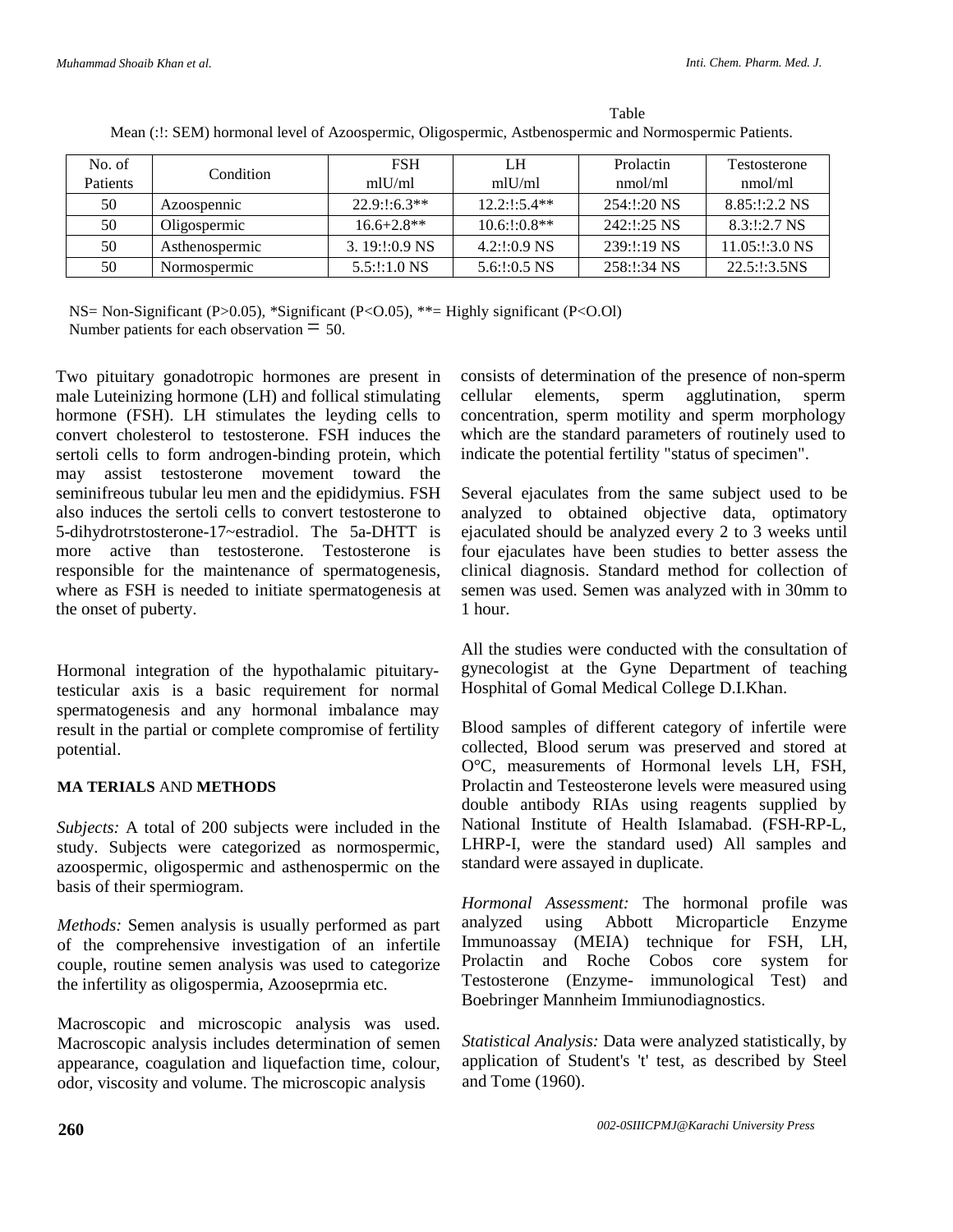# RESULTS

Male infertility can be assessed though spermiogram and hormonal profile (Guyton, 1981). Absence of spermatozoa in the semen ejaculate is called "azoospermia", count less than 20 million/ml "Oligospermia" and density of 20 million/mi but motility of less than 50% is called "asthenospermia' (Amelar, 1966).

Male infertility is associated with a reduction in the quantity of sperms (McElreavey *et aZ.,* 2002). Decrease in sperm density, eventually leading to azoospermia, has been found to be associated with raised FSH, LH and normal or low testosterone level (Merino and Carranza-Lira, 1995).

The results of the study are given in Table. The serum FSH levels of subjects in groups, Asthenospermic and Normospermic, were 3.19 :to.9 (Range 2.2-11) and 5.5:t1.0 (Range 2.1-12.7) respectively. Serum LH concentrations (mID/ml) in azoospermic subjects were higher than the values observed in all other groups, that is 12.20:t 5.4 (Range 0.1- 56.6) whereas the mean serum LH values varied between 4.2 to 10.6 mlU/ml in the other groups. There was no marked difference in the concentrations of serum prolactin levels nmol/L among the different groups of men.

# DISSCUSSION

Present results show that in azoospermic and oligozoospermic men serum FSH levels were significantly elevated, which correlate with previous studies (Subhan *et aZ.,* 2000; Wong *et aZ.,* 2000). FSH profile in secretory azoospermic men has been found to be different from that found in men with excretory (obstructive) azoospermia (Garcia-Diez *et aZ.,* 1983). Of the 50 azoospermic men in our study, 18 subjects showed normal levels of serum FSH, indicating that they may be representing cases of excretory azoospermia. Increase in FSH levels, representing secretory azoospermia, may reflect decreased testicular activity resulting in an alteration of the normal feed back mechanism between the testes and the hypothalamic pituitary axis, though an impairment of the Sertoli cells, and decrease inhibit secretion (Subhan et aZ., 2000). Tubular damage accompanied with a rise in serum FSH (Mann and Lutwak-Mann, 1981).

In addition to FSH, LH showed to be inversely correlated with sperm density (Garcia-Diez *et aZ.,*  1983; Stan well-Smith *et aZ.,* 1985). In the present study no significant differences were detected in the prolactin levels between different groups.

On the basis of present data, it is concluded that azoospermic and oligozoospermic subjects are accompanied by a significant rise in FSH levels, and decrease in serum testosterone level. Measurement of FSH in serum, therefore, may be used with advantage in the diagnosis of spermatogenic dysfunction and also to differentiate between secretory and excretory azoospermia (Subhan *et aZ.,* 1995 & 2000). Increased serum LH and decreased testosterone & levels indicate an abnormality in the steroidogenic tissue of the testis may not necessarily accompany the rise in FSH in men with depressed spermatogenesis. The need of measuring prolactin levels in the evaluation of male infertility, at present, appears unnecessary. However, for the evaluation of pituitary tumors, it is quite significant.

### REFERENCES

- Amelar, R.D. Infertility in man. F. A. Davis Company, Philadelphia, U.S.A., pp.30-53 (1966).
- Bishop, H.W., Nureddin, A. and Ryan, R.1. Pituitary Luteinizing and Follicle-Stimulating Hormones. in: Parsons JA, Editor. Peptide Hormones. Baltimore: University Park Press, pp.273-98 (1976).
- Bowers, C.Y., Friesen, H.G., Hwang, P., Guyda, H.1. and Folkers, K. Prolactin and Thyrotropin Release in Man by Synthetic Pyroglutamylhistidylprominamide. *Biochem Biophys Res Commun,* 45: 1033-41 (1971).
- Catt, K.1. and Pierce, J.G. Gonadotropin Hormones of the Adenophypophysis. *In:* Yen SSC and Jaffe RB editors. Reproductive Endocrinology. Philadelphia: Saunders, pp.75-113 (1987).
- Franchimont, P. Human Gonadosecretion in Male Subjects. *In:* James, V.H.T., Serio, M. and Martini, L. editors. The Endocrine Function of the Human Testis. New York: Academic Press, 439-58 (1973).
- Garcia-Diez, L.c., Gonzalez-Buitrazo, J.M., Corrales, J.1., Battaner, E. and Miralles, J.M. Hormone levels in serum and seminal plasma of men with different types of azoospermia. *J. Reprod. Fert.,* 67: 209-214 (1983).
- Griffin, F.E, Wilson, J.D. Disorders of the Testes and Male Reproductive Track. *In:* Wilson JD and Foster OW, editors. Williams Textbook of Endocrinology. Philadelphia: Saunders, pp.259-311 (1985).
- Guyton, A.C. Test Book of medical physiology. W.B. Saunders and Company, Philadelphia, U.S.A. pp.972-1